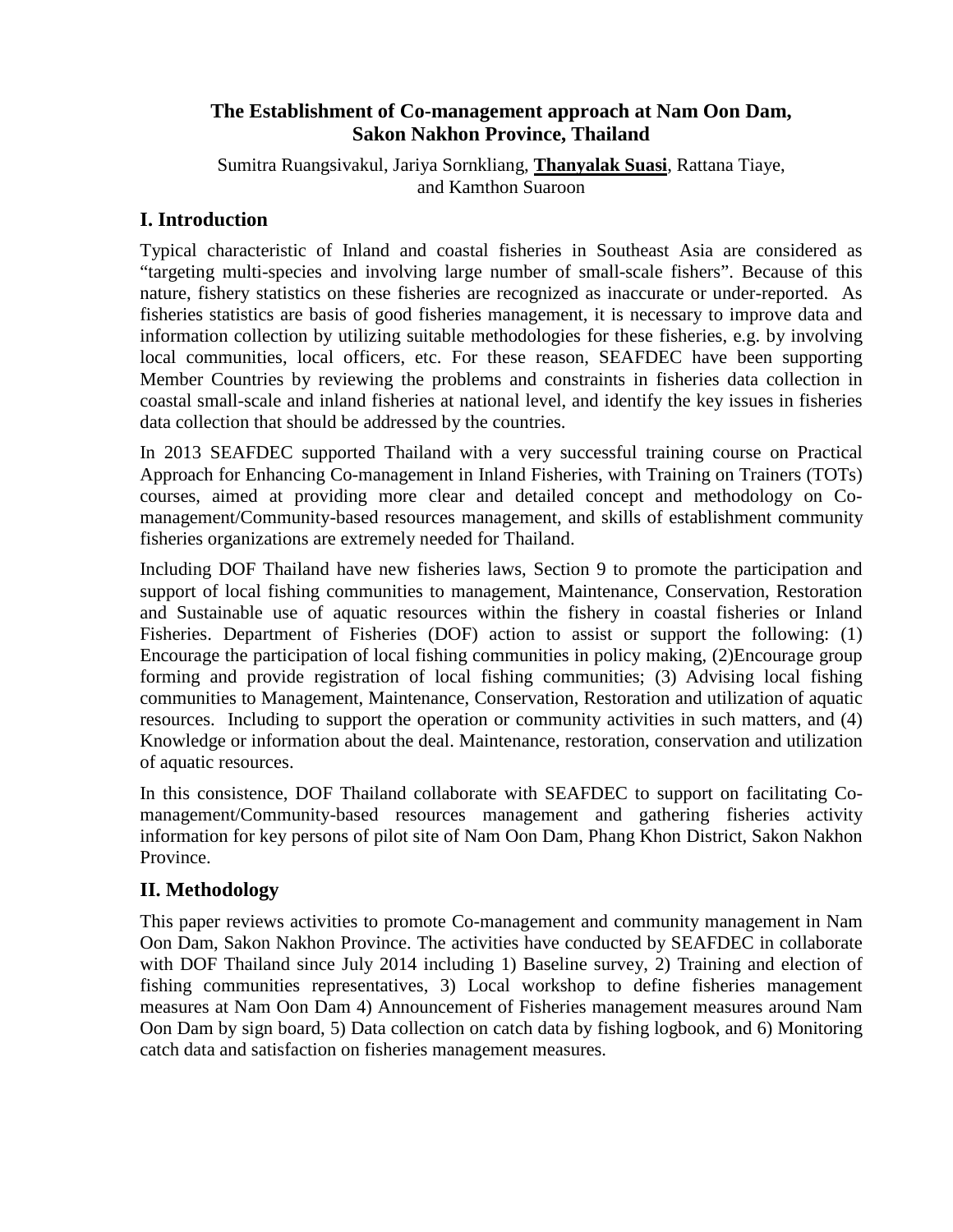## **III. Results**

#### **Baseline survey**

Base line survey was conducted by interview the fishermen in 22 communities around Nam Oon Dam, which located within 5 District covering 8 Sub-district namely: Rae, Nanai, Nongbua, Nongpling, Nikomnam-oon, Kudhai, Warichaphum and Plahlo. The total number of fishermen interviewed is 139 fishermen. Most fishermen engage in fishery combine with agriculture, they operate paddy field, rubber tree and cassava. The main purposes of fishery are source of income and consuming, furthermore the main fishing gear is gill net and fish trap. There are 5 middlemen from Community consist of Dong Kham pho, Huay Bun and Ban Klang that were interviewed to clarify fish distribution in Nam Oon Dam area.

## **Training and election of fishing communities' representatives**

The training aimed to build awareness on the important of Co-management, make understand on the conservation area in Nam Oon Dam. The election of the fisheries community representative to be the Inland Fisheries Management committee in Nam Oon Dam for establishment a network on Fisheries Management. There are 32 representatives were selected from 16 communities around Nam Oon Dam area.

## **Local workshop to define fisheries management measures at Nam Oon Dam**

The workshops provide the lecture to the 32 community representatives and government officer in order to enhance knowledge on Inland fisheries Management as well as Fisheries Law and regulation for fisheries measurement setting. Then, the group discussion was conducted by divide participant into 3 groups to discuss on fisheries management measures for fishing gear, fishing ground and close season. The result of discussion as follow:

1. Fishing gear**:** Prohibit to use Giant lift net, Diving with air compressor and Shooting, Not allow to collect juvenile, however, Long line fishing is allow to operate during close season.

2. Fishing ground/conservation zone: Increase and clearly define the conservation zone.

3. Close season: the close season (spawning season) change period from 16 May-15 September to 16 April - 15 August in each year, during close season the fishers are allowed to fishing on the date 10, 20, and 30 in each month. In addition, this result will be set the Fisheries management measures for Nam Oon Dam area.

#### **Announcement of Fisheries management measures around Nam Oon Dam by sign board**

According to the Communities define their own fisheries management measures of Nam Oon Dam, the Community's sign board which contain the map of Nam Oon Dam, close season period, the allowed date for fishing, prohibited fishing gear and conservation zone, were set up at 16 Communities around Nam Oon Dam by community themselves after the community meeting to announce and make understand on the fisheries management measures. The sample of sign board show as below: